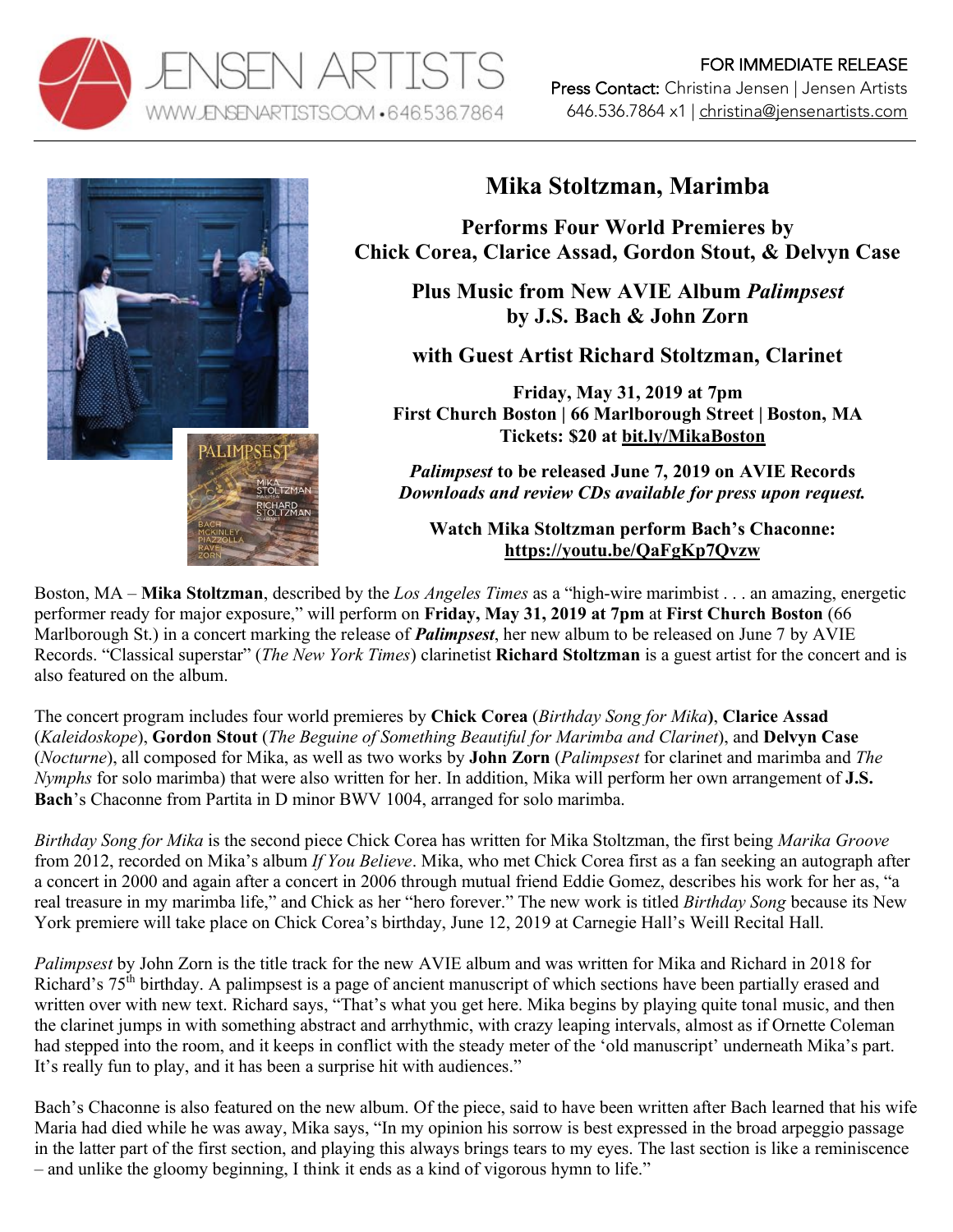*Palimpsest* also includes Bach's *Chromatic Fantasia and Fugue* in D Minor, BWV 903 arranged by Richard; Maurice Ravel's *Pavane pour une infante défunte*) arranged by Mika; William Thomas McKinley's *Mostly Blues* Nos. 2, 8 & 12 written for the duo; and Astor Piazzolla's *Tango-Étude No. 5* and *Fuga y misterio*. Bandoneónist Héctor Del Curto and bassist Pedro Giraudo are guest artists on *Palimpsest*, which was produced and engineered by Steven Epstein.

*Palimpsest* is the fruit of the Stoltzmans' musical collaboration, as well as their relationship as husband and wife. The two met when Mika, a longtime admirer of Richard's musicianship, invited him to perform at a music festival in her hometown of Amakusa, Japan. Later, they recorded *Variations on Goldberg's Theme and Dreams* by Richard's son, and their musical rapport and friendship soon flourished into a romantic relationship. The couple married in 2012.

**Mika Stoltzman** has been described as a "Japanese Marimba Maestro," by *Time Out New York*. *All About Jazz* raves, "Mika Stoltzman is beyond category, to use Duke Ellington's signature compliment." Mika has toured to 19 countries and 65 cities around the world. She has performed nine times at Carnegie Hall (Zankel and Weill Hall), as well as at PASIC 2005 and 2007, the Blue Note in New York, the Tokyo and Cairo Jazz Festivals, and the Rockport Jazz Festival. She regularly performs around the world in a duo with her husband, clarinetist Richard Stoltzman, at major venues in New York, Boston, Austin, Buenos Aires, Mexico, Hong Kong, Japan, Germany and many more.

Mika has performed as soloist with the Kyushu Symphony Orchestra, Kumamoto Symphony Orchestra, Kansai Philharmonic Orchestra, Krakow Philharmonic, and Szombathey Symphony Orchestra. In 2013, she gave the world premiere of Chick Corea's Piano Concerto No. 1 on marimba with the Xalapa Symphony Orchestra in Mexico and performed the work again with Orchestra Machiavelli in Italy in 2018.

Mika released her first album *Mitsue* in 1998, followed by *Marimba Phase* in 2003. In 2010, she released a live DVD, *Marimba Madness*, on Big Round Records, and new CD, *Mikarimba*, on Video Art Music (Japan). In 2013, she released *If You Believe* with Steve Gadd on TeeGa Music (Japan). In 2017, Mika and Richard Stoltzman recorded a duo album titled *Duo Cantando* with producer Stephen Epstein, guest artist Chick Corea, and the Boston Modern Orchestra Project (BMOP), released on the DENON label (Nippon Colombia, Japan and Savoy record, US). In addition, Mika's arrangement and performance of *Tokyo/Vermont Counterpoint* appears on Steve Reich's album *Triple Quartet* (Nonesuch). She has also appeared on Richard Stoltzman's album *Goldberg Variations* (BMG Japan) and Jo Hisaishi's *Asian X.T.C.* (Universal Japan).

Mika Stoltzman is from Amakusa, a small island in the Kumamoto prefecture in southern Japan. Her grandparents played traditional Japanese instruments, while her aunt taught piano and her father was a Kendo master. She began studying piano at age three, and in junior high became fascinated by the drums. At eighteen, she found the marimba, a perfect combination of piano and percussion. She studied marimba at Toronto University with members of NEXUS, and later moved to New York in 2008. She now resides in Boston. **www.mikarimba-stoltzman.com**

**Richard Stoltzman**'s virtuosity, musicianship and sheer personal magnetism have made him one of today's most soughtafter concert artists. As soloist with more than a hundred orchestras, as a captivating recitalist and chamber music performer, as an innovative jazz artist, and as a prolific recording artist, two-time Grammy Award winner Stoltzman has defied categorization, dazzling critics and audiences alike throughout many musical genres.

As a ten-year participant in the Marlboro Music Festival, Stoltzman gained extensive chamber music experience and subsequently became a founding member of the noted ensemble TASHI, which made its debut in 1973. Since then, Stoltzman's unique style of playing the clarinet has earned him an international reputation, as he has opened up possibilities for the instrument that no one could have predicted. He gave the first clarinet recitals in the histories of both the Hollywood Bowl and Carnegie Hall, and in 1986 he became the first wind player to be awarded the Avery Fisher Prize. In 2006 he was awarded the prestigious Sanford Medal by the Yale School of Music; he is an elected fellow of the American Academy of Arts and Sciences. His talents as a jazz performer as well as a classical artist have been heard far beyond his annual tours. He has performed or recorded with such jazz and pop greats as Gary Burton, the Canadian Brass, Chick Corea, Judy Collins, Steve Gadd, Eddie Gómez, Keith Jarrett, the King's Singers, George Shearing, Wayne Shorter, Mel Tormé, and Spyro Gyra founder Jeremy Wall.

His commitment to new music has resulted in the commissioning and premiere of numerous new works for the clarinet, among them Toru Takemitsu's *Fantasma/Cantos*, 1994 Grawemeyer Award winner for Music Composition *Landscapes with Blues* by Stephen Hartke, and a concerto by Einojuhani Rautavaara which premiered with conductor Leonard Slatkin and the National Symphony at the Kennedy Center and Carnegie Hall.